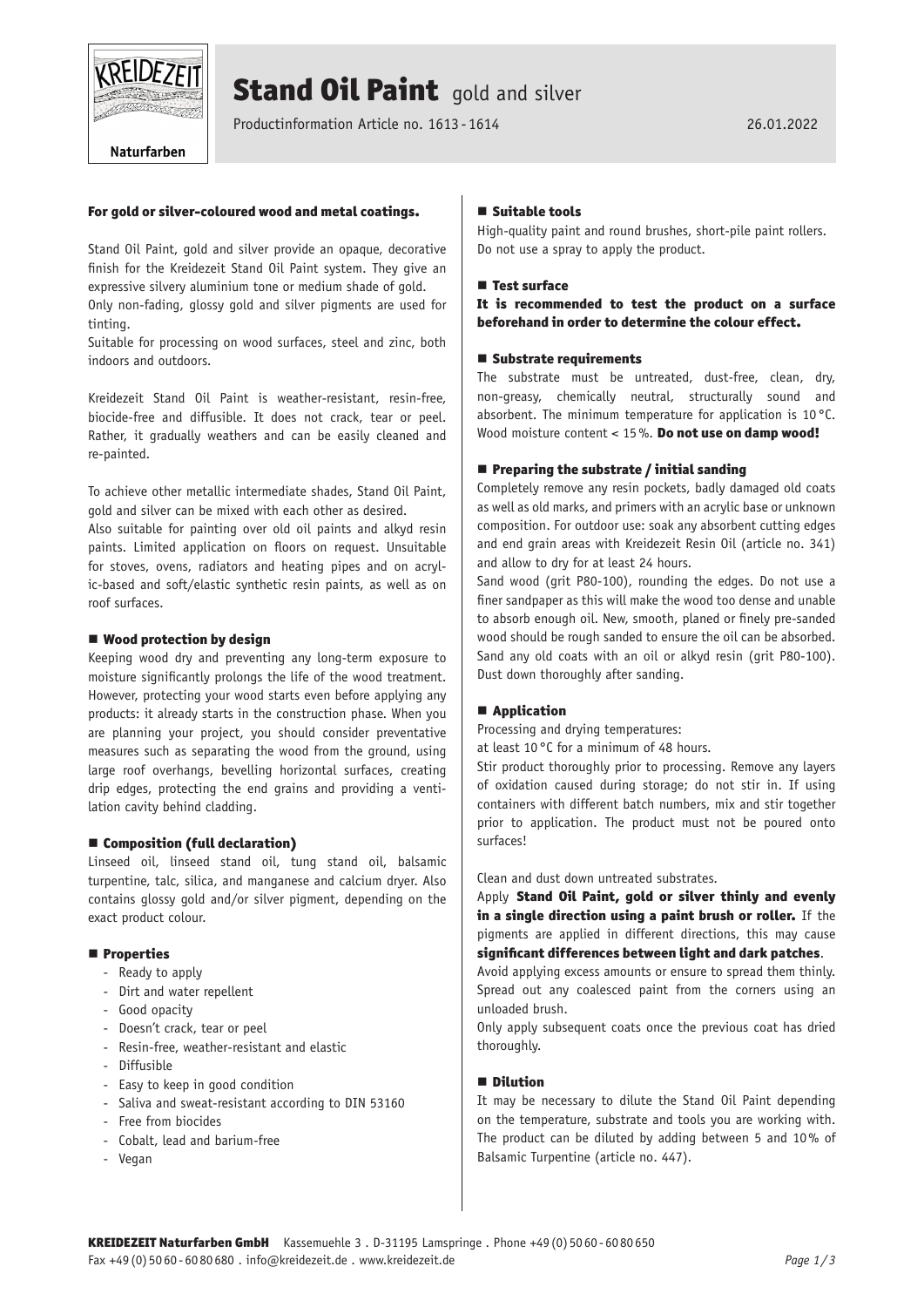

# **Stand Oil Paint** gold and silver

Productinformation Article no. 1613 -1614 26.01.2022

Naturfarben

# ■ Re-sanding between coats (optional)

After applying the primer or intermediate coat, a second sanding may be necessary if the surface has dried rough or has come up too shiny, for example if wood fibres have dried proud of the surface. Use sand paper (grit P150- 180) in the direction of the fibre. Dust down thoroughly after sanding.

# ■ Applying to wood

Sand and dust painted surfaces; do not prime.

Prime regular absorbent wood and weathered, absorbent old coats with an oil or alkyd resin base using Base Oil (article no. 300). Thoroughly wipe the surface after 10 minutes with a dry cloth and remove any non-absorbed oil. Do not prime non-absorbent old coats.

# Indoors and outdoors:

- Apply one intermediate coat using Stand Oil Paint, half rich (article no. D 1100-1115)
- Apply 1-2 final coats with Stand Oil Paint, gold or silver

# ■ Applying to metal

# Steel:

Remove rust, grease and dust. Apply one coat (for indoor use) or two coats (for outdoor use) of Rust Protection Paint (article no. D 339).

- Apply one intermediate coat using Stand Oil Paint, half rich (article no. D 1100-1115)
- Apply 1-2 final coats with Stand Oil Paint, gold or silver

Dry indoor substrates do not need to be primed with rust protection paint.

# Zinc (outdoors):

Allow at least 1 year to weather, wash the oxidized surface with soapy water and a scouring pad (do not use steel wool!)

Apply 1-2 final coats with Stand Oil Paint, gold or silver

# ■ Tip for windows/doors:

Keep windows and doors open for at least 24 hours after the last coat of paint is applied. The folds can be treated with Kreidezeit Talcum (article no. 997). This prevents new coats from bonding.

# $\blacksquare$  Tinting

Stand Oil Paint, gold and silver can be mixed with each other as desired; do not tint with pigments.

# **Design**

# Intermediate coats:

Stand Oil Paint, gold or silver can be painted on substrates of any colour. However, the tone of the intermediate coat may influence the appearance of the gold or silver-colored surface.

For best results with Stand Oil Paint, gold, use Stand Oil Paint, white or English red for intermediate coats. For best results with Stand Oil Paint, silver, use Stand Oil Paint, white or grey blue for intermediate coats.

# Glossy look:

Stand Oil Paint, gold or silver can also be applied indoors with a cloth on wood substrates pre-treated with Base Oil (article no 300) or metal substrates pre-treated with Rust Protection Paint (article no. 339). This produces a beautiful silver or gold-coloured surface with a varnished look.

# ■ Cleaning the surface

For light dirt, clean only with lukewarm water without any additives. For heavier dirt, clean using Olive Care Soap (article no. 424) or Corfu Soap (article no. 226).

Kreidezeit Stand Oil Paint is environmentally-friendly and intentionally non-fungicidal. Therefore, it is vital to inspect external surfaces at least every six months for fungus caused by condensation, which usually starts with small black spots; remove these immediately with water and soap.

# **■** Care

With a little bit of care, the durability of Stand Oil Paint coatings applied outdoors can be considerably increased. Visually check coated surfaces at least twice a year for impurities and damage. Do not touch up glossy areas (risk of greasy, sticky surface)!

For areas that have lost their shine, use **transparent** Wood Lazure (article no. 320) or Care Oil (article no. 2409), rubbing it on very thinly with a soaked cloth immediately after noticing. Then after 10 minutes, rub the surface with a dry cloth until a uniform silky-glossy appearance is achieved. The level of protection and original colour intensity will be restored.

Especially recommended for caring for wooden windows: Kreidezeit Window Care Set (article no. 2408).

# Maintenance

The substrate will need to be re-coated as soon as Stand Oil Paints start to weather severely, chalk intensely or the surface of the wood becomes visible. Clean with soap as described above and allow to dry. Very stubborn dirt can be removed beforehand with a scouring pad, abrasive cloth or sand paper (P100). Lightly sand glossy areas (grit P100). Treat absorbent wood parts with Base Oil (article no. 300).

When re-coating Kreidezeit Stand Oil Paint, use Stand Oil Paint, half rich and gold or silver.

# **Drying time**

Dry and re-coatable at 20 °C and 60% relative humidity after approx. 24 hours. High humidity, cold temperatures and substrates containing tannin significantly extend the drying time. Hardened after approx. 4 weeks.